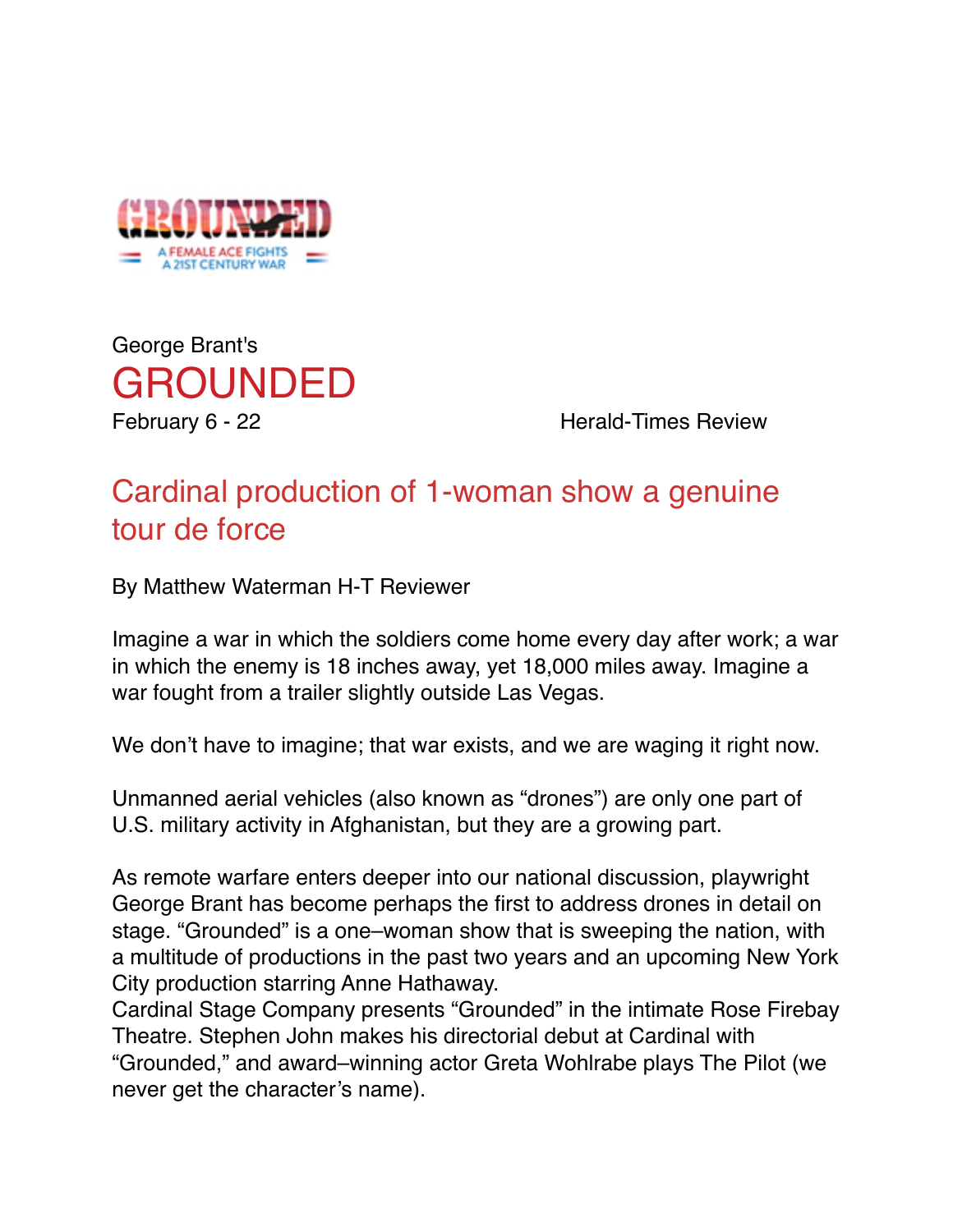There's nothing The Pilot loves more than flying. She was born to soar through the blue of the Afghanistan sky. She's never more at home than when she's overseas.

Life moves along swimmingly until she gets pregnant. You can't be a fighter pilot when you're pregnant.

This surprise pregnancy forces her to move back to the mainland. She's happy to be with her family, but she longs for the blue.

After a few years, The Pilot finally receives a call to duty. But it's not the one she was hoping for; she is being deployed to Nevada so she can serve in "the chair force." She is to become a drone pilot.

In her 70–minute monologue, The Pilot recounts her endeavors in maintaining a normal family life while spending 84 hours a week deciding who lives or dies on the other side of the planet. As she puts it: "It would be a different book—'The Odyssey'  $-$  if Odysseus came home every day."

If the quality of the show can be taken as evidence of Wohlrabe and John's artistic compatibility, then the two are an excellent match.

Wohlrabe delivers a powerful and sensitive solo performance. We see every side of The Pilot at some point in the play, from the most hardcore to the most fragile. She takes the beats when she needs them, but the pace flies at times of intensity.

"Grounded" could easily fall into the monotony one–person shows are known for if not for Mike Price's sound design. When The Pilot recalls a drone being assembled, we hear it happen. When she zooms off to work in her car, we hear the zoom. When she's listening to AC/DC, we listen along with her.

Kate Ashton's lighting and Harrison Haug's projections also help transport us to the depths of The Pilot's imagination and memory.

The play contains some adult language and content.